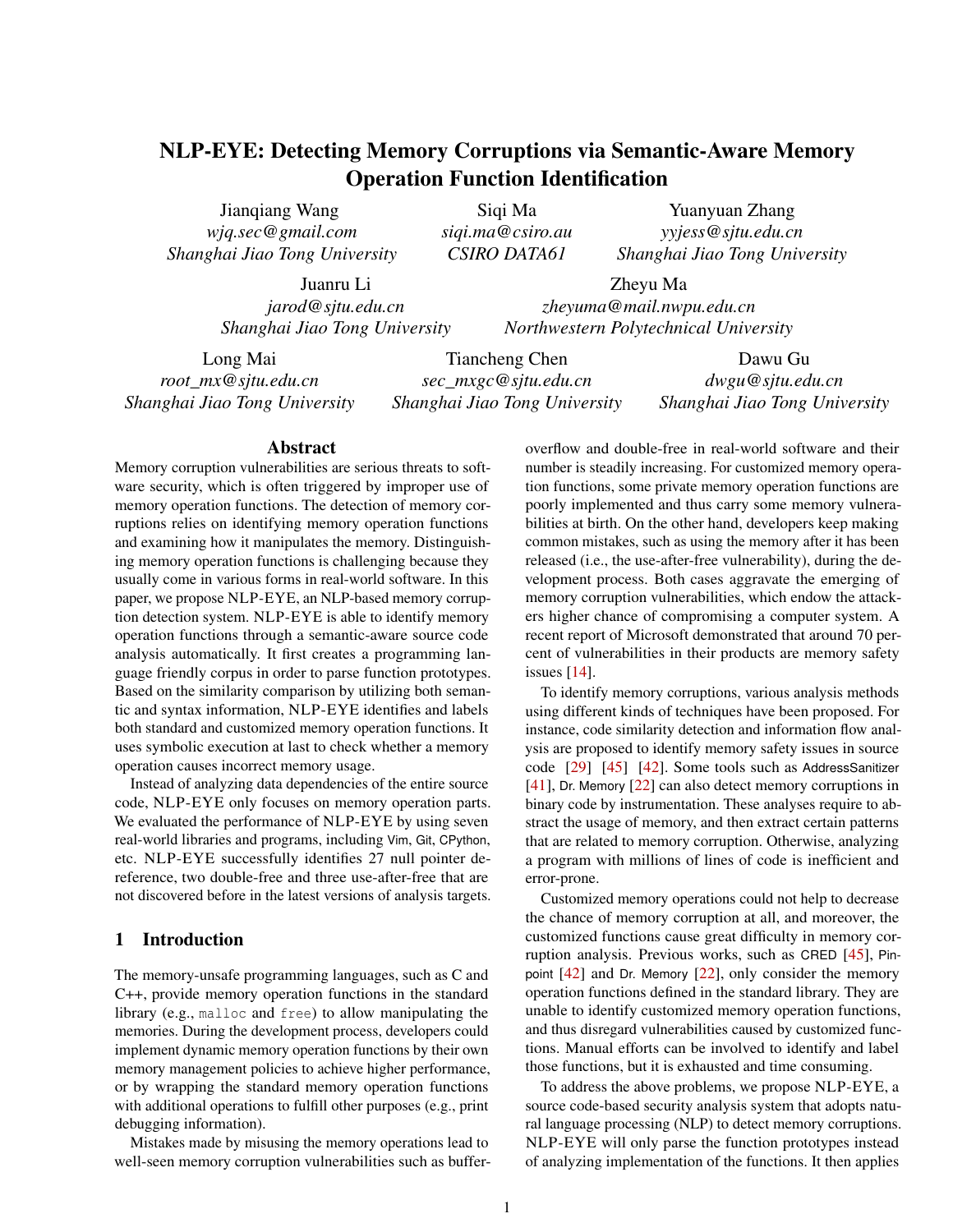symbolic execution to check whether the corresponding memory usages are correct. Unlike the other tools [\[1\]](#page-11-3), the accuracy of NLP-EYE in memory operation function identification helps reduce the time cost by only analyzing partial code snippets and facilitate a better detection performance.

NLP-EYE reports typical memory corruption vulnerabilities, i.e., null pointer de-reference, double-free and user-afterfree in seven open source software, such as Vim and Git.NLP-EYE has found 49 unknown vulnerabilities from their latest versions. For source code with more than 60 thousand of function prototypes, NLP-EYE is able to parse every ten thousand functions in one minute and finish the memory operation checking within an hour.

Contributions. Major contributions of this paper include:

- We proposed a source code-based analysis system that detects vulnerabilities by only analyzing a few function implementations, i.e., function prototypes and comments. Since these information are usually available, it is helpful for analysts and developers to build secure software with limited details.
- We implemented a vulnerability detection tool, NLP-EYE, that discovers memory corruption vulnerabilities effectively and efficiently. By combining NLP and symbolic execution, NLP-EYE labels both standard and customized memory operation functions and records states of the corresponding memory regions.
- We analyzed the latest versions of seven libraries and programs with NLP-EYE, and identified 49 unknown memory corruption vulnerabilities with 32 of them caused by customized memory operation functions. It demonstrates that the semantic-aware identification of NLP-EYE helps find new vulnerabilities that are unseen before.

Structure. The rest of the paper is organized as below: Section [2](#page-1-0) lists the challenges of identifying memory corruptions caused by customized memory operation functions, and provide corresponding insights to solve these challenges. Section [3](#page-3-0) details the design of NLP-EYE. In Section [4,](#page-5-0) we reported new vulnerabilities found by NLP-EYE, and illustrated the experiment results covering both vulnerability detection accuracy and performance comparison with the other tools. Section [5](#page-9-0) discusses related works. We conclude this paper in Section [6.](#page-10-0)

# <span id="page-1-0"></span>2 Background

We give a concrete example of memory corruption vulnera-bility in Figure [1.](#page-1-1) Followed by that, we point out some challenges that hinders the detection of such vulnerabilities, and give corresponding insights to address those challenges.

# 2.1 Running Example

Detecting a memory corruption vulnerability (e.g., use-afterfree) requires three significant steps: 1) identifying memory

```
1
//functions are provided by TTL module to operate dynamic memory
2
void TTLreleaseMem2Pool(Pool *pool, MemRegion p)
3
{
4
5
}
6
MemRegion TTLretrieveMemFromPool(Pool *pool, size_t len)
7
{
8
9
10
11
//memory pool used to provide dynamic memory region manipulation
12
extern Pool globalPool; 
13
14
int main(int argc, char **argv, char **env)
15
{
16
17
18
19
20
21
22
23
2425
26
27
28
29 }
        return pool->destroy_func(p);
       return pool->alloc func(len);
    }
       char content[100];
     scanf("%s"
,content);
        char* buf = (char*)TTLretrieveMemFromPool(&globalPpool,1000);
        int ret = processContent(content,buf);
        if(!ret)
        {
            err("error occurs during process content!");
            TTLreleaseMem2Pool(&globalPool,(MemRegion)buf);
            goto clean;
        } ...
        clean:
            TTLreleaseMem2Pool(&globalPool,(MemRegion)buf);
    }
```
Figure 1: Double-free vulnerability caused by the customized memory operation functions

operation functions and labeling dynamically allocated memory regions; 2) tracing the allocated memory regions to understand how they are operated; and 3) detecting incorrect operations on allocated memory regions. However, existing vulnerability detection techniques barely consider *customized memory operation functions*, and thus fail to detect vulnerabilities triggered by them.

The customized memory operation functions has caused the memory corruption vulnerability in Figure [1.](#page-1-1) Instead of using the standard memory operation functions provided by C standard library, functions TTLretrieveMemFromPool and TTLreleaseMem2Pool are used to allocate a dynamic memory (Line 18) and release the corresponding allocated memory (Line 23), respectively. While executing, TTLreleaseMem2Pool releases the memory if the function processContent returns a null value (Line 20); then, a duplicate release (Line 28) causes a double-free vulnerability. Consider this double-free vulnerability, it cannot be detected by simply analyzing standard memory operation procedures because of the customized memory operation functions (i.e., TTLreleaseMem2Pool and TTLretrieveMemFromPool). [1](#page-1-2)

Generally, whether a function is a memory operation function, we can observe whether it calls C standard library memory operating functions, or compare the similarity with other memory operation function implementations. In either case, it requires the function implementation which is usually not

<span id="page-1-2"></span> $<sup>1</sup>$  Actually we have applied typical tools such as Cppcheck [\[2\]](#page-11-4) and Visu-</sup> alCodeGrepper [\[18\]](#page-11-5) to detect the vulnerability in this sample and found that none of them could detect this vulnerability.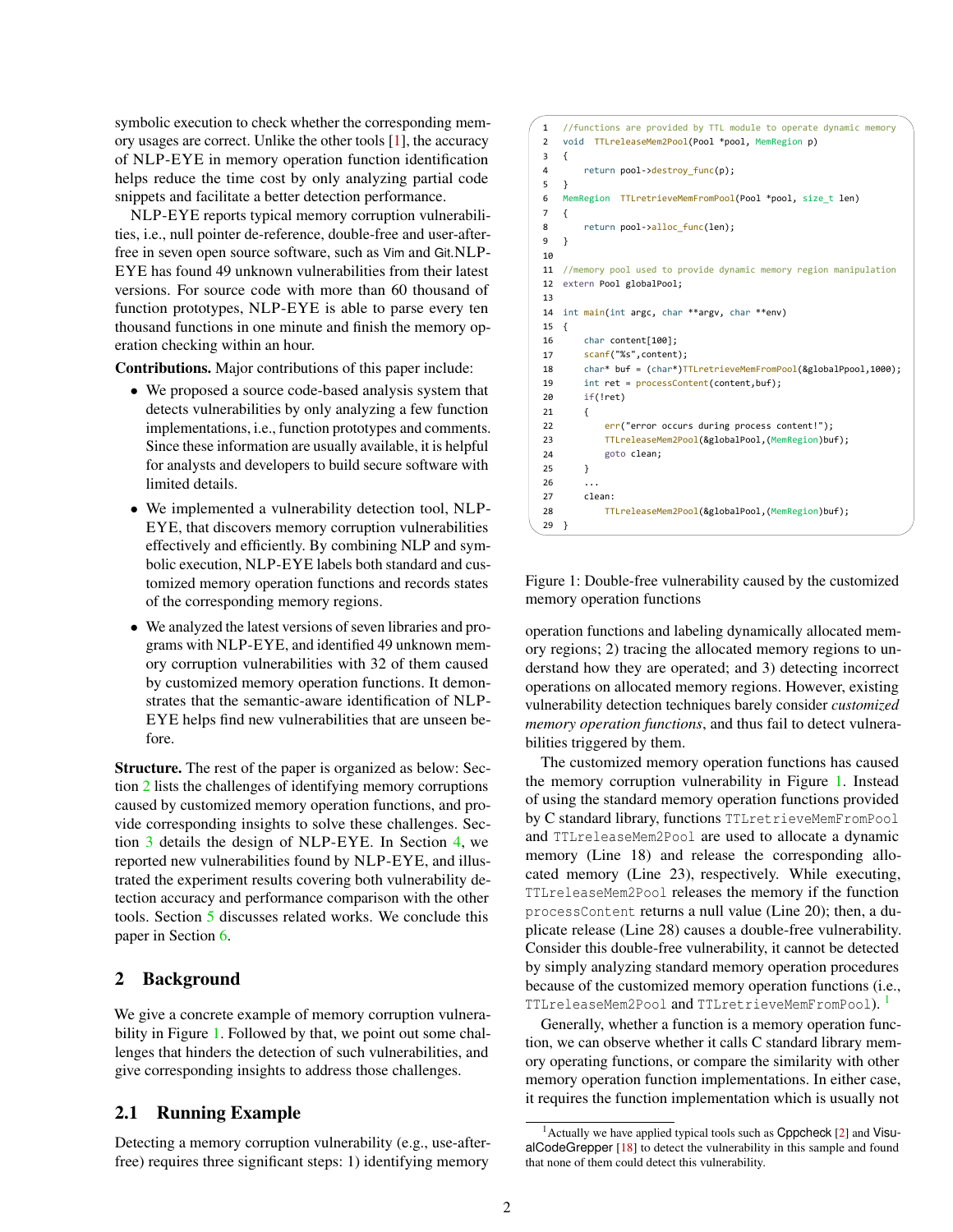<span id="page-2-0"></span>

Figure 2: A function prototype with comments

available. For example, the declared memory operation function, alloc\_func() (Line 8) might be implemented externally and only its binary is available. Under such circumstance, the semantic information in a function prototype (i.e., function declaration) becomes the only reference for the memory operation function identification.

As Figure [2](#page-2-0) depicts, a function prototype consists of a function type, a function name, argument types for arguments, and (optionally) names of arguments. While defining a function prototype, developers prefer to use meaningful function name and proper data types for this function. Besides, developers may add comments to describe in more details.

In most cases, function prototypes and comments help us to determine the semantics without knowing function implementations. Therefore, we can analyze prototype structures to retrieve meanings of those words.

### 2.2 Challenges

Most challenges lie in understanding the function semantics and identify memory operation functions accurately.

Challenge I: Irregular Representations. Searching for specific words in the source code is the common strategy to identify functions, such as locating the keyword *memory* to identify memory operation functions. While plenty of abbreviations and informal terms are used in function prototypes, it is difficult to extract the semantic information effectively by only applying a keyword-based searching strategy.

Consider the function prototype TTLreleaseMem2Pool in Figure [1.](#page-1-1) An abbreviation Mem2 represents *memory to* in an informal way. The abbreviation Mem is unable to be located by using the word *memory*, and the number 2 makes it harder to understand the semantics of the phrase.

Challenge II: Ambiguous Word Explanations. Since the context collected from function prototypes is insufficient, it makes the semantics extraction more challenging. Although some function prototypes may use the same word, the actual function semantics can be different because of their various naming formats.

Considering two function names, PyObject\_Malloc and \_PyObject\_DebugMallocStats, in the source code of CPython<sup>[2](#page-2-1)</sup>, the former function is for allocating a dynamic memory while the latter one is for outputting debugging information of memory allocator.

Even though the lexical analysis with a specific dictionary can help split the word *malloc* from those two function names, the corresponding function semantics cannot be inferred precisely. For the function PyObject\_Malloc, the word *malloc* does represent memory allocation; however in function PyObject DebugMallocStats, *malloc* is used to qualify the object, that is *Stats*, to illustrate the status of the memory allocator. Therefore, we need not only analyze the meaning but also the format of the word to construct the function prototype.

Challenge III: Diverse Type Declaration. Diversified data types declaration in C/C++ programming makes it harder to compare two function prototypes. For instance, both short and unsigned short int, are used to represent the Integer type. Besides, C/C++ has provided a type re-define feature (i.e., typedef) that programmers can shorten the name of a complex type.

# 2.3 Insights

Fortunately, function prototypes are constructed by following some certain formats in programming. We utilize these formats to extract the semantic information.

Adaptive Lexical Analysis. Irregular representations make the function prototype segmentation even harder. A natural language corpus is not suitable for word segmentation in computer programming. Thus, we construct an adaptive corpus to address the problem of the lexical analysis in Challenge I. The corpus consists of natural language used in computer science, common keywords in the programming language (e.g., proc, ttl) and comments in the source code. Common keywords reveal the words that are often used in programming, and comments in the source code suggest some semantic information of a function.

Grammar-free Comparison. By examining the function prototypes manually, we observe that developers do not usually follow English grammars when naming a function. However, they still use similar words (e.g., *get*, *acquire*, *alloc*) with similar grammatical order (i.e., the order of words), such as AcquireVirtualMemory and getMemfromPool. We then propose a grammar-free analysis, which performs an NLPbased comparison, to solve Challenge II.

To identify the semantic information of each function prototype, we create a set of reference functions (e.g., standard memory operation functions), whose semantics are known. Then, we compare the function name and argument names of each function prototype with the corresponding names in reference functions. If the similarity between a function prototype and a reference function is higher than a threshold, we label this function prototype as a potential memory operation function, and proceed with the type comparison to confirm.

Various Types Clustering. NLP-based comparison only helps decide whether a function prototype is a potential memory operation function. We design a type comparison scheme to handle its declared return type and argument types. Because of the diversity of function types, we first normalize

<span id="page-2-1"></span><sup>2</sup>CPython is the reference implementation of Python.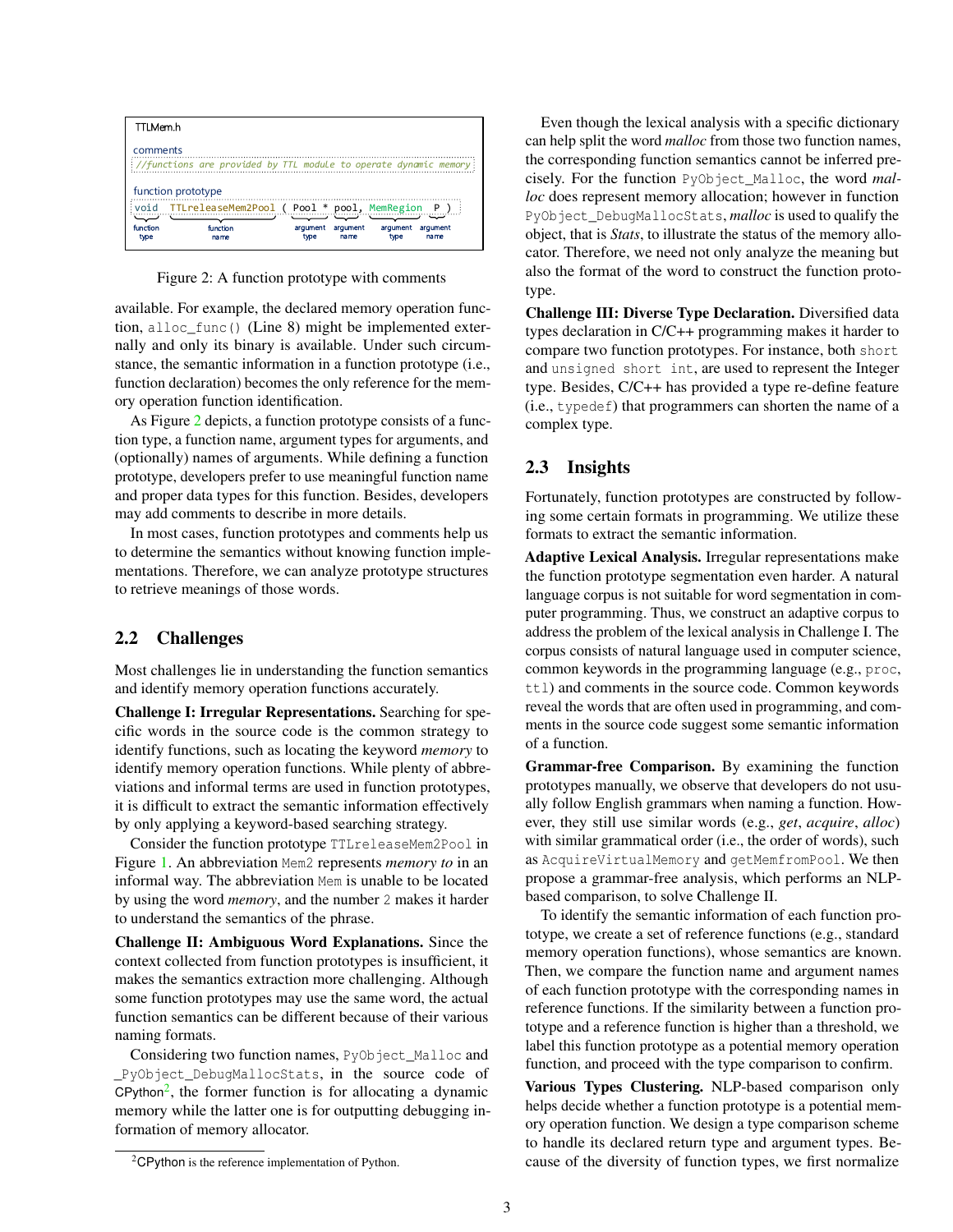<span id="page-3-1"></span>

Figure 3: System overview of NLP-EYE

those types in aliases (e.g., types defined by typedef) by using their original forms, which solve Challenge III. Having the pair of a function prototype and its matched reference function, we then compare their return types and argument types. We assume a function prototype as a memory operation function if both names and types are matched.

### <span id="page-3-0"></span>3 Design of NLP-EYE

We propose NLP-EYE, a source code analysis system that utilizes NLP to retrofit the process of the memory corruption vulnerability detection. There are three phases: preprocessing, semantics extraction, and vulnerability detection in NLP-EYE. Figure [3](#page-3-1) illustrates the overview of NLP-EYE. It takes source code files as inputs, i.e., the analysis target. The preprocessing phase extracts function prototypes and comments to generate an adaptive corpus. The semantics extraction phase uses the adaptive corpus to build a matching list by collecting all the possible memory operation functions in the analysis target. Vulnerability detection phase labels memory operation functions in the target and feeds it to the symbolic execution to facilitate the vulnerability detection. We introduce the working details of each phase below.

# 3.1 Preprocessing

NLP-EYE takes a batch of source code as inputs and generates *function prototype*s and an *adaptive corpus* to perform adaptive lexical analysis. First, NLP-EYE extracts function prototypes and comments from source code. Then, it comprises comments with the other two corpuses to construct an adaptive corpus. Details are presented below.

#### 3.1.1 Feature Extraction

Feature extraction component of NLP-EYE is built on top of Clang Static Analyzer plugin [\[1\]](#page-11-3), which provides an interface for users to scan the declaration of each function. Given the source code, NLP-EYE uses this plugin to extract all function prototypes in the format of "Type@Name", including those functions that are imported from other libraries. For comments from source code, NLP-EYE uses regular expressions to match comment symbols in C language.

#### 3.1.2 Corpus Generation

After collecting those comments, NLP-EYE constructs an adaptive corpus to perform adaptive lexical analysis. The adaptive corpus includes three parts, that are Google Web Trillion Word Corpus (GWTWC) [\[7\]](#page-11-6), MSDN library API names [\[21\]](#page-11-7) [\[20\]](#page-11-8), and comments from source code.

The GWTWC is a popular corpus created by Google, containing more than one trillion words extracted from public web pages. It can be applied to identify common words used in natural languages. With the help of MSDN library API names and comments, NLP-EYE can process programming languages. The MSDN library provides normalized APIs in Camel-Case format. Therefore, it is easy to divide each function name into words/abbreviations through capital letters. For example, function GetProcAddress can be divided into ["Get","Proc","Address"]. While processing comments from source code, NLP-EYE first filters the symbol characters (e.g., #%!), and then splits text by applying regular expressions. Numbers and words appeared in GWTWC are excluded.

Since abbreviations are commonly used in programming, we set the appearance frequency of MSDN APIs to be higher than the appearance frequency of comments, to provide them a higher priority. We further assume that a word, who is a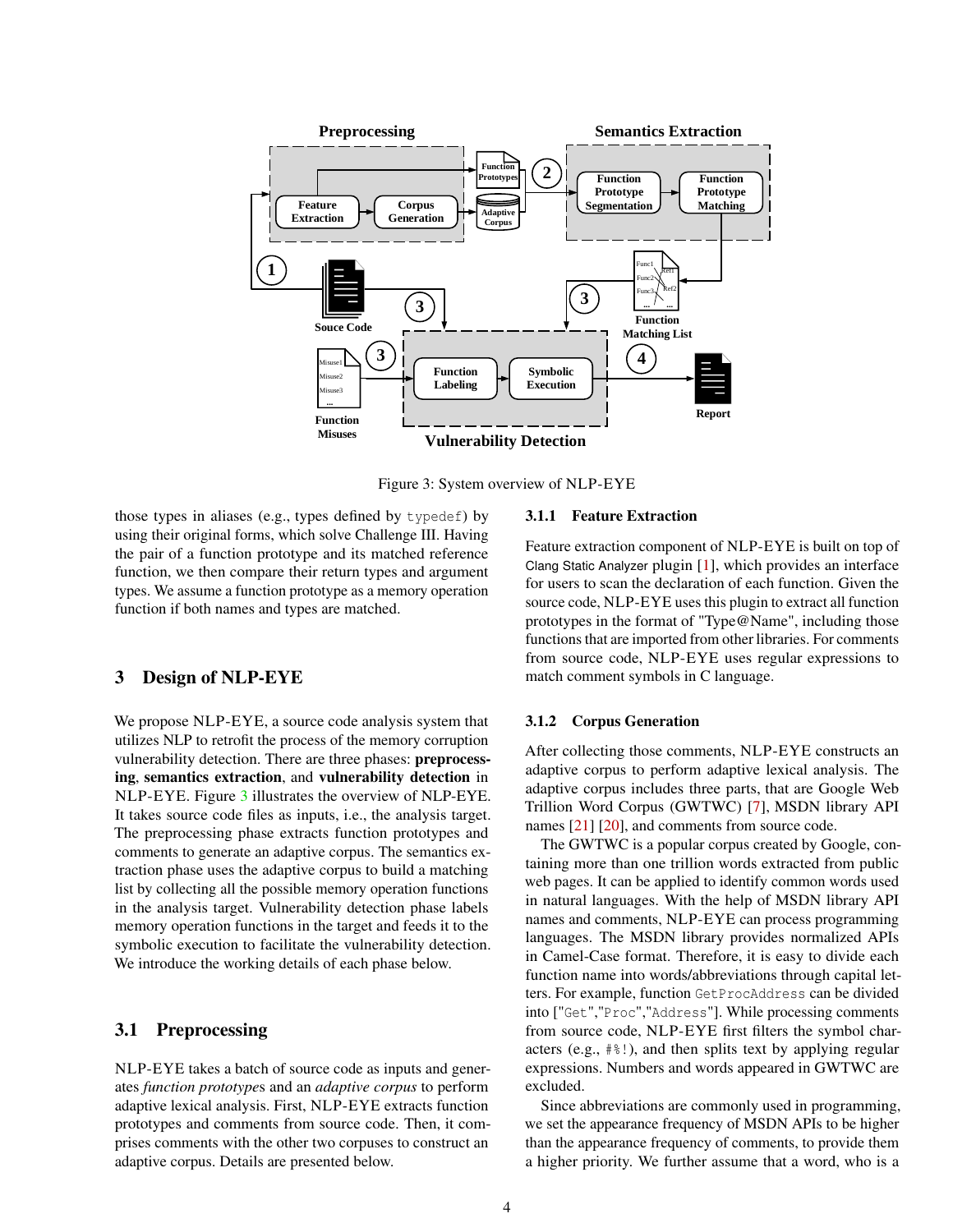substring of another word in MSDN API names, should have a lower frequency than its parent word. For example, arm in function mallocWithAlarm is a substring of Alarm, obviously Alarm is to be regarded as a whole; then we assign a lower frequency for arm than for Alarm.

# 3.2 Semantics Extraction

NLP-EYE compares each function prototype with a set of *reference function*s (e.g., malloc, free), and generates a *function matching list*. When a match was found in the function matching list, we can infer the semantics from the function prototype that it has the similar semantics with the reference function.

NLP-EYE processes the data type and the function name, arguments name separately to identify memory operation functions in two steps. First, it divides the function name and arguments name into a serial of words. Next, it performs NLPbased comparison to select the potential function prototypes with memory operation functionalities and confirm the results by applying type comparison.

#### 3.2.1 Function Prototype Segmentation

To proceed function prototype segmentation, NLP-EYE applies Segaran *et al*.'s word segmentation algorithm [\[40\]](#page-12-3) to select the *segmentation list* with the highest *list frequency*.

Given a function prototype (*FP*), with *n* letters, NLP-EYE first creates  $2^{n-1}$  possible combinations of these letters and constructs  $2^{n-1}$  segmentation lists. Each segmentation list reserves the original order of these letters appeared in the *FP*. NLP-EYE then computes the list frequency for each segmentation list. It compares each word  $(w_i)$  in a segmentation list (*SL*) with words in the adaptive corpus, and returns the following list frequency (*LF*):

$$
LF = \frac{|SL|}{\prod_{i=1}^{N} freq(w_i)}
$$

where |*SL*| represents how many words are contained in *SL*, and  $freq(w_i)$  is the frequency of  $w_i$  in the adaptive corpus. Finally, NLP-EYE considers the segmentation list with the highest list frequency as its segmentation result.

#### 3.2.2 Function Prototype Matching

Due to the diversity of type declaration, NLP-EYE processes names (i.e., function names and argument names) and types (i.e., return types and argument types) separately. It performs NLP-based comparison to identify those names that are related to memory operation functionalities. NLP-EYE then applies type comparison to determine memory operation functions and generates a function matching list.

NLP-based Comparison. Natural language processing (NLP) has been widely used to identify the connection between two words for semantic similarity matching. To measure the word similarity, a *context corpus* is required to extract

the taxonomy information. Words in the context corpus are then represented by sets of vectors in Word2vec [\[35\]](#page-11-9) model. The cosine distance between two words positively related to their semantic similarity, and a higher cosine distance represents a higher similarity between two words.

To extract the semantic meaning of an unknown name, we generates a set of reference functions manually, which contains standard memory operation functions provided by C/C++ and other known memory operation functions. Having those reference functions, NLP-EYE compares the name of an unknown function with the names of the reference functions and calculate their similarity scores. If a similarity score is higher than a *threshold*, NLP-EYE labels this unknown function as *similar* to the reference function, that is, the corresponding function is a potential memory operation function.

We address function names and argument names individually, since the comparison results of function names and argument names may interfere each other while applying the NLP-based comparison. Consider a function with only abbreviations for function names, but complete words for argument names, its similarity score may not achieve the threshold. Although the similarity score of the argument names is the highest, the total similarity score will be impacted by the low similarity of function names. Therefore, we set different similarity threshold, *fn-similarity* and *arg-similarity*, as the threshold of function names and argument names, respectively. Only when fn-similarity and arg-similarity are both satisfied, NLP-EYE will label the function. For function arguments, NLP-EYE compares each argument of the reference function with every argument of the target function and generates similarity score. Then NLP-EYE chooses the most similar one as the corresponding arguments regardless of the number of arguments.

Type Comparison. Given the potential memory operation functions and their matched reference functions, NLP-EYE compares their data types correspondingly. We use Clang Static Analyzer to classify the data types into several categories to address the type diversity.

First, NLP-EYE normalizes data types. Some data types are re-defined as aliases by typedef. Thus, NLP-EYE uses the original data types to replace those aliases. Second, we define some coarse grained categories based on the basic data types in C programming. NLP-EYE finally suggests the correct category for each data type. For example, unsigned int and signed short are assigned to the category of Integer. void \* and char \* belong to the category of pointer.

We compare the return type and corresponding argument types of the potential memory operation function with data types of the matched reference function. If their types are assigned to the same category, the unknown function is a memory operation function, and it is assumed to have the same semantics as the corresponding reference function. Each pair of a function prototype and its matched reference function is inserted to the function matching list.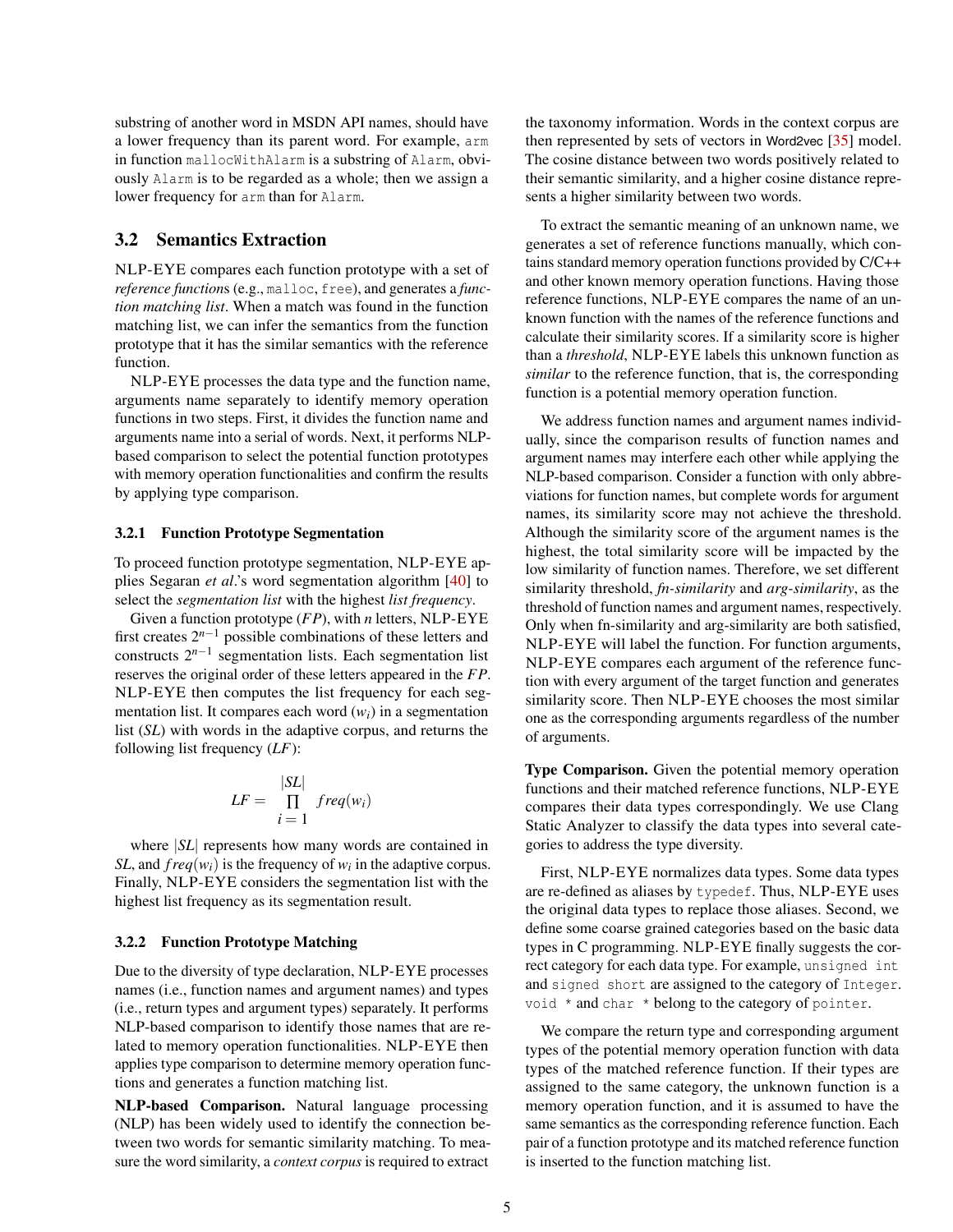#### 3.3 Vulnerability Detection

NLP-EYE creates a vulnerability report for each source code by comparing the usages of memory operation functions with the pre-defined *function misuses*. NLP-EYE first labels memory operation functions in the source code; then, NLP-EYE checks whether there exists any function misuse.

#### 3.3.1 Function Labeling

NLP-EYE takes the function matching list as an inputs to identify memory operation functions. It compares functions in the source code with the functions in the function matching list. If a function appears in the function matching list, NLP-EYE labels this function as a memory operation function.

#### 3.3.2 Symbolic Execution

The code, that can be compiled independently, is regarded as an unit. NLP-EYE first generates the call graph for each unit and then executes each unit from top to bottom one by one by adopting symbolic execution.

The output of semantics extraction is a function matching list which maps the standard memory operation functions and its corresponding customized memory operation functions. Given this function matching list, NLP-EYE dynamically instruments stubs before function calls memory operation and memory access points in advance to record and revise memory region states. NLP-EYE identifies memory operation function calls by simply comparing the called function name and the function names in the function matching list. The stubs are extra code snippets that are executed before the symbolic execution engine measuring the instrumented statements. We manually made up a coarse function misuse list which contains general function misuse implementations, such as a memory region can not be released more than once and a memory region can not be accessed after being released. Given this list, once symbolic execution reaches any memory access point or any function call site of a memory operation function, NLP-EYE executes the instrumented stub and checks misuses. If it meets a misuse, NLP-EYE will report this misuse as a vulnerability. Otherwise, the corresponding memory state will be updated (i.e., allocated or released) based on the function call of the memory operation function. For instance, the source code in figure [1,](#page-1-1) NLP-EYE instruments before line 18, 23 and 28 since the called functions are identified as memory operation functions. Then during symbolic execution, NLP-EYE records that a memory region is allocated in line 18 and released in line 23. When symbolic execution reaches line 28, it recognizes that a memory region (i.e., buf) is to be released twice which is one of the given function misuses, therefore NLP-EYE reports a double-free vulnerability.

<span id="page-5-1"></span>

|                           | Lines of code | # of<br>functions | # of memory<br>operation functions |
|---------------------------|---------------|-------------------|------------------------------------|
| $Vim-8.1$ [17]            | 468,133       | 16,012            | 73                                 |
| ImageMagick-7.0.8-15 [9]  | 514.472       | 14.636            | 79                                 |
| CPython-3.8.0a0 [3]       | 556,950       | 12,000            | 66                                 |
| Git-2.21.0 [4]            | 289,532       | 8.788             | 32                                 |
| GraphicsMagick-1.3.31 [8] | 369,569       | 7,406             | 29                                 |
| GnuTLS-3.6.5 $[6]$        | 488,654       | 5,433             | 11                                 |
| LibTIFF-4.0.10 [11]       | 85.791        | 1.326             | 4                                  |
| Total                     | 2,773,101     | 65.601            | 294                                |

Table 1: Lines of code, number of functions and number of memory operation functions collected from each library/program.

# <span id="page-5-0"></span>4 Evaluation

In this section, we report the results of four experiments. The first experiment assesses the performance of function prototype segmentation. The second demonstrates the accuracy of NLP-EYE while identifying memory operation functions, and whether the context corpus has any impact on the identification accuracy. The third experiment looks into the vulnerability detection ability of NLP-EYE, and the last experiment discusses its runtime performance.

# 4.1 Experiment Setup

Dataset. We collected the latest version of seven popular open source libraries and programs written in C/C++ programming language with a total of 65,601 functions by December 2018 (see Table [1](#page-5-1) for more details).

Due to the lack of open source labeled memory operation functions, we created our benchmarks. For identifying memory operation functions, we asked a team of annotators (3 programmers), all with more than seven years of programming experience in C/C++ to examine the implementations of memory operation functions. We first required team members to label memory operation functions independently, and then all members checked the results together. If there were any function with different labels, team members would discuss an agreement to label this function before it could be included in the dataset. In this procedure, we found 294 memory operation functions in total.

Implementation. We evaluated NLP-EYE on a Ubuntu 16.04 x64 workstation with an Intel Core i7-6700 CPU (four cores, 3.40 GHz) and 64 GB RAM. For the function prototype segmentation, we used NLTK [\[33\]](#page-11-17), a natural language processing toolkit, to create the adaptive corpus for segmentation. We used the WordSegment [\[15\]](#page-11-18) module in Python to split function prototypes. Gensim [\[38\]](#page-12-4) is set up for NLP-based comparison, which conducts the similarity comparison based on the context corpus. Finally, we adopted Clang Static Analyzer [\[1\]](#page-11-3) to perform type comparison and symbolic execution. Clang Static Analyzer is a a source code analysis tool which adopts symbolic execution to analyze each translation unit. It provides a framework that developers can intercept the symbolic execution process at specific points such as function call and memory access. In addition, Clang Static Analyzer provide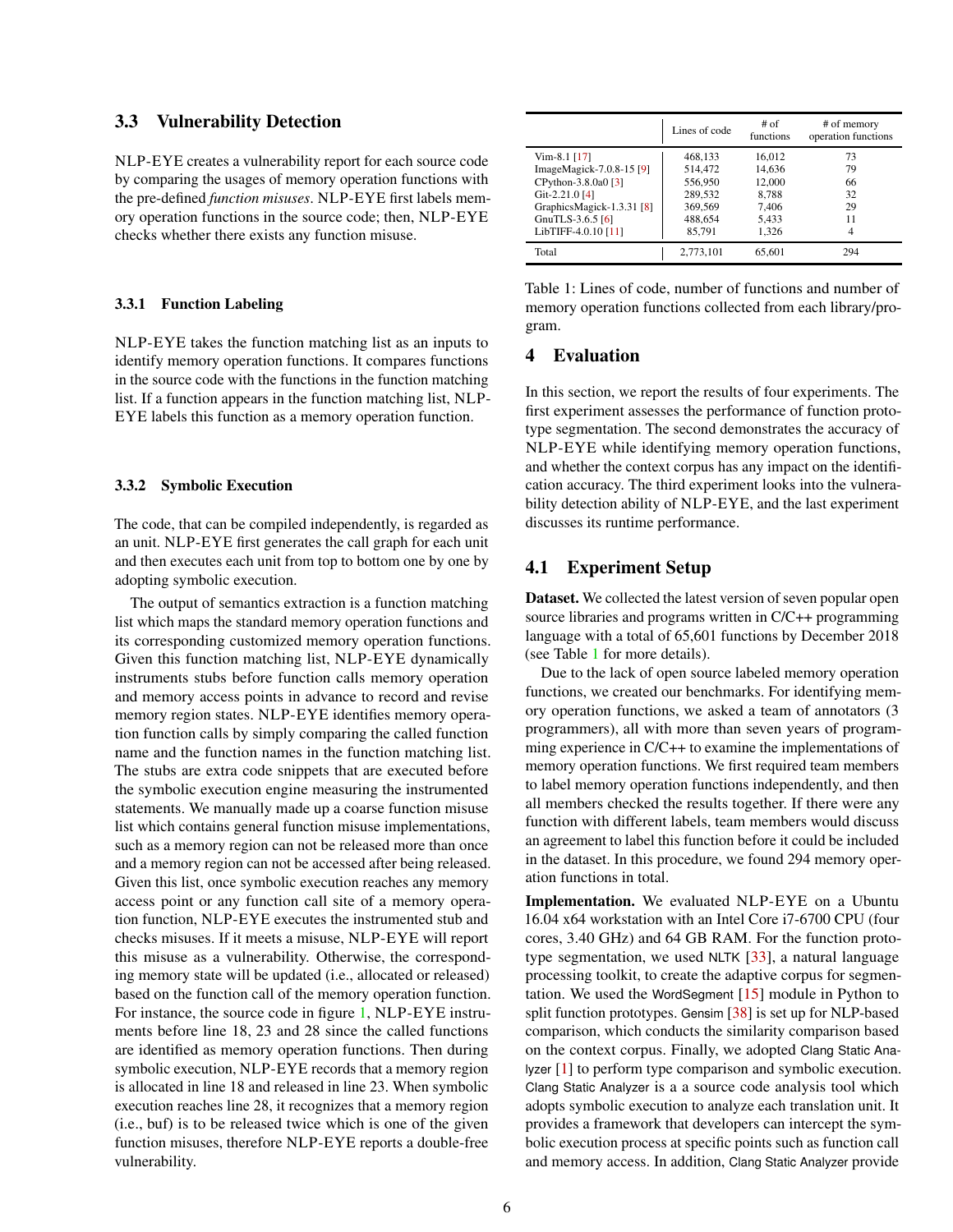useful programming interfaces that can be used by developers to interact with the data type.

#### 4.1.1 Experiment Design

To evaluate the effectiveness and efficiency of NLP-EYE, we present the designed four experiments in details below.

EX1 (Prototype Segmentation). To evaluate the effectiveness of prototype segmentation, we measured the Levenshteininspired distance [\[30\]](#page-11-19) [\[39\]](#page-12-5) of the segmentation results as our evaluation metrics. The distance between two segmentation lists *i* and *j* of string *s* is given by  $d_{ij}$ , which can be calculated as:

$$
d_{ij} = \sum_{k=1}^{|s|-1} (vec_i[k] \quad xor \quad vec_j[k])
$$

where |*s*| represents the length of string *s*. Segmentation lists *i* and *j* are converted into vectors, *vec<sup>i</sup>* and *vec<sup>j</sup>* . In each vector, zero is regarded as "without split", and one is "split".

For the Levenshtein-inspired distance, a lower distance with the correct one indicates that the segmentation list requires fewer edit operations (i.e., split and merge) to be adjusted to the correct one. Thus, a lower distance specifies a better segmentation result.

EX2 (Memory Operation Function Identification). NLP-EYE identifies memory operation functions by using NLPbased comparison and type comparison. We evaluated the function identification performance by using precision, recall and F-measure as the evaluation metrics.

EX3 (Vulnerability Detection). We targeted on typical memory corruption vulnerabilities in this paper, i.e., double-free, use-after-free, and null pointer de-reference against real world software products such as Vim and CPython. To evaluate the effectiveness of NLP-EYE, we further compared it with the other four vulnerability detection tools (MallocChecker [\[13\]](#page-11-20), Cppcheck  $[2]$ , Infer  $[10]$  and SVF  $[43]$ ), and counted the number of vulnerabilities that are correctly detected.

EX4 (Runtime Performance). We evaluated the average time cost of each phase in NLP-EYE, including preprocessing, semantics extraction, and vulnerability detection.

# 4.2 Ex1: Prototype Segmentation

Before we start, we manually split the function names we collected as the ground truth. We counted the number of function names that are correctly segmented, and then calculated the Levenshtein-inspired distance to evaluate the performance of each segmentation. Further, we compared the segmentation results that are generated by the adaptive corpus of NLP-EYE with the corresponding results generated by Google Web Trillion Word Corpus (GWTWC). It assesses the result accuracy while applying the adaptive corpus.

NLP-EYE correctly segments 230 out of 350 function names. Levenshtein-inspired distances of those function names are zero. Figure [4](#page-6-0) demonstrated the average distance of each library and program by using the adaptive

<span id="page-6-0"></span>

Figure 4: Segmentation results of function names by using NLP-EYE and GWTWC

corpus of NLP-EYE and GWTWC. NLP-EYE segments function names of Vim, ImageMagick, CPython, Git, Graphics-Magick,GnuTLS and LibTIFF accurately with the Levenshteininspired distance as 0.96, 0.16, 0.3, 0.3, 0.42, 0.63 and 0.86 respectively. The results for LibTIFF and Vim are worse than the others, because lots of function names involve single letters, and NLP-EYE cannot distinguish those letters from a word.

Except for GraphicsMagick and ImageMagick, the adaptive corpus-based segmentation performs better than the GWTWC-based segmentation. According to our manual inspection, we found that GWTWC is not a programming language-based corpus and it cannot proceed programming abbreviations. Thus, most of its segmentation results are worse than the results of the adaptive corpus-based segmentation. However, this conclusion is not satisfied on GraphicsMagick, because some function names are incorrectly divided into abbreviations by the adaptive corpus. Taken a function name preview as an example, it is divided into ["pre", "view"] instead of "preview", because the frequencies of those two abbreviations are higher in comments. For the ImageMagick, most function names are declared in normalized words, which are easy for GWTWC and the adaptive corpus to distinguish each word.

# 4.3 Ex2: Memory Operation Function Identification

We counted the number of memory operation functions that are correctly detected by NLP-EYE and computed the precision, recall, and F-measure on the entire dataset. To conduct this experiment, we separately set the thresholds (fn-similarity and arg-similarity) as (0.3, 0.4, 0.5) for function names and argument names, and found that NLP-EYE performs the best when fn-similarity and arg-similarity are 0.4 and 0.5, respectively.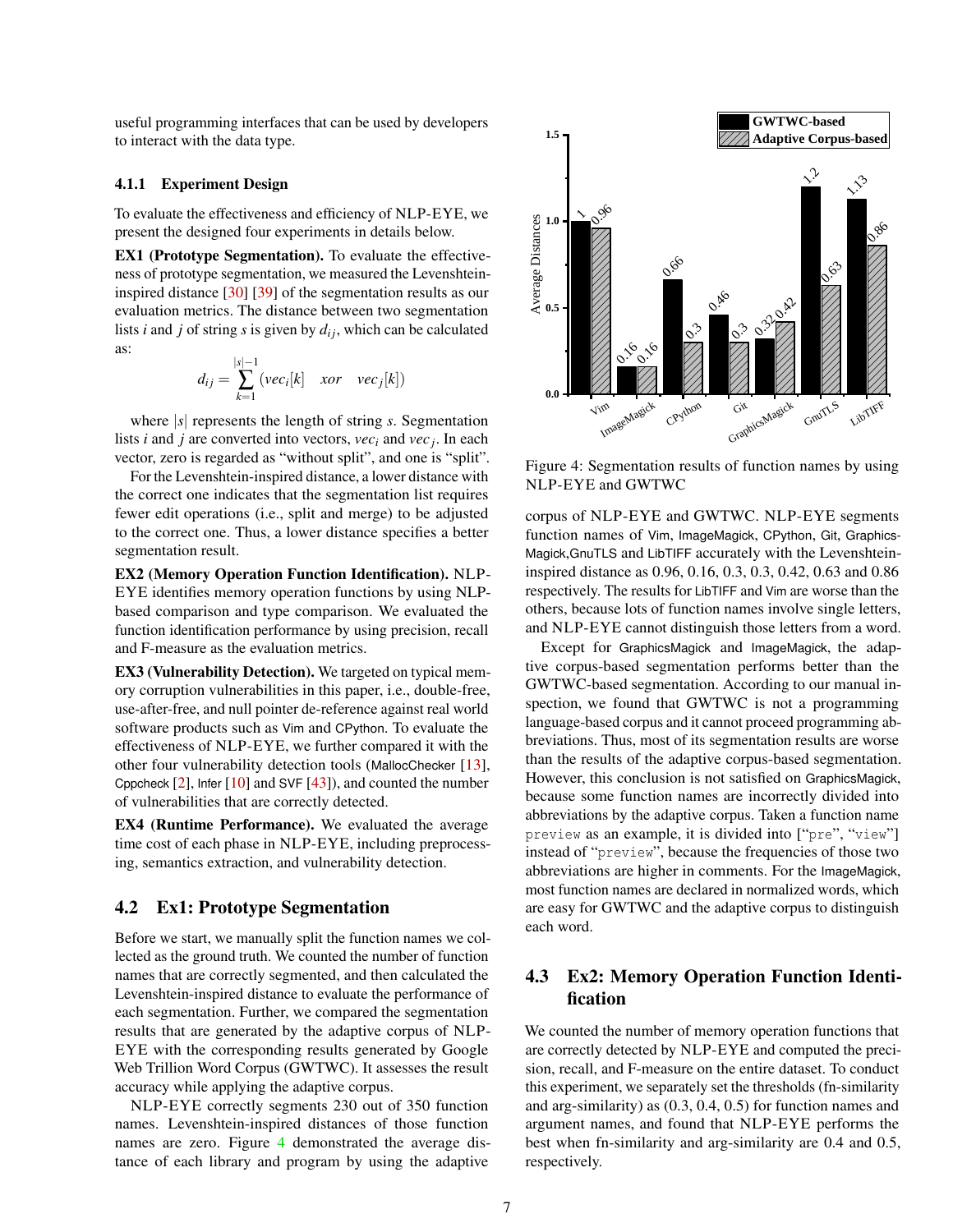<span id="page-7-0"></span>

|                | $#$ of<br>identified functions | # of correctly<br>identified functions | Precision | Recall | F-measure |
|----------------|--------------------------------|----------------------------------------|-----------|--------|-----------|
| Vim            | 304                            | 42                                     | 13%       | 57%    | 21%       |
| ImageMagick    | 137                            | 44                                     | 32%       | 55%    | $40\%$    |
| CPython        | 131                            | 48                                     | $36\%$    | 72%    | 48%       |
| Git            | 46                             | 8                                      | 17%       | 25%    | 20%       |
| GraphicsMagick | 69                             | 16                                     | 23%       | 55%    | 32%       |
| GnuTLS         | 74                             | 4                                      | 5%        | 36%    | 8%        |
| LibTIFF        | 8                              | $\Omega$                               | $\theta$  | 0      | $\Omega$  |
| Total          | 769                            | 162                                    | 21%       | 55%    | 30%       |

Table 2: Memory operation function identification results of NLP-EYE

<span id="page-7-1"></span>

|                | <b>NPD</b> |                    | DF |                    | UAF |                    |
|----------------|------------|--------------------|----|--------------------|-----|--------------------|
|                |            | Detected Confirmed |    | Detected Confirmed |     | Detected Confirmed |
| Vim            |            |                    |    |                    |     |                    |
| CPython        |            |                    |    |                    |     |                    |
| Git            |            |                    |    |                    |     |                    |
| GraphicsMagick | h          |                    |    |                    |     |                    |
| Total          | .54        |                    |    |                    | I h |                    |

Table 3: Detection results of null pointer de-reference (NPD), double-free (DF) and use-after-free (UAF). Note that this result only shows the vulnerabilities caused by customized memory operation functions.

Function Identification Results. We applied the StackOverflow corpus for NLP-based comparison. All the posts from the StackOverflow forum [\[16\]](#page-11-22) are included in the Stack-Overflow corpus. Table [2](#page-7-0) shows the best identification result with the number of identified functions and the number of memory operation functions that are correctly identified. We also computed precision, recall, and F-measure of NLP-EYE. NLP-EYE correctly identifies 162 memory operation functions out of the 769 identified functions, with precision, recall, F-measure value of 21%, 55%, and 30%, respectively. For LibTIFF, NLP-EYE cannot detect any memory operation functions because many single letters are used to name a function argument. For example, "s" is commonly used to express "size" that causes the recognition of memory operation functions even harder if the thresholds are too high. We then determine a balance between the thresholds (i.e., fn-similarity and arg-similarity) and the identification accuracy.

Within millions of functions, NLP-EYE narrows down the number of functions that need to be analyzed, and the total number of functions for manual analysis is acceptable. Furthermore, the false positive and the false negative are reasonable.

Context Corpus Selection. We further applied NLP-based comparison on two extra context corpuses (i.e., Wikipedia corpus, and customized corpus) to assess the identification performance. The Wikipedia corpus contains all webpages from Wikipedia [\[19\]](#page-11-23). Alternatively, the customized corpus consists of: 1) Linux man pages  $[12]$ ; 2) Part of GNU Manuals  $[5]$ ; and 3) two programming tutorials, i.e., C++ Primer [\[32\]](#page-11-26) and C Primer Plus [\[37\]](#page-12-7).

Based on the Wikipedia corpus, NLP-EYE only identifies no more than ten memory operation functions in each library and program with a precision value of 7%, and a worse recall value. While using customized corpus as the context corpus, the precision and recall of NLP-EYE are 42% and 19%, respectively. Although its precision is acceptable, it still causes too many false negatives. By manually analyzing the results, we found that Wikipedia corpus is insensitive to the programming language, and most identified functions are unrelated to memory operation. For the customized corpus, it fails to identify functions that use abbreviations, which cause exceptions if words are not found in the corpus.

# 4.4 Ex3: Vulnerability Detection

We tested NLP-EYE on the seven libraries and programs to examine whether there is any unknown memory corruption vulnerability. Note that the seven collected libraries and programs are the latest versions (collected in December 2018).

Vulnerabilities Detected by NLP-EYE. NLP-EYE detects 49 vulnerabilities from these libraries and programs in total. While only considering vulnerabilities caused by customized memory operation functions, four libraries and programs are involved. The detection result is shown in Table [3.](#page-7-1) By manually verifying these results, NLP-EYE successfully detects 32 vulnerabilities, including 27 null pointer de-reference, two double-free, and three use-after-free, existed in customized memory operation functions. To further verify the correctness of our results, we reported the manual-confirmed vulnerabilities to developers, and they have confirmed and patched ten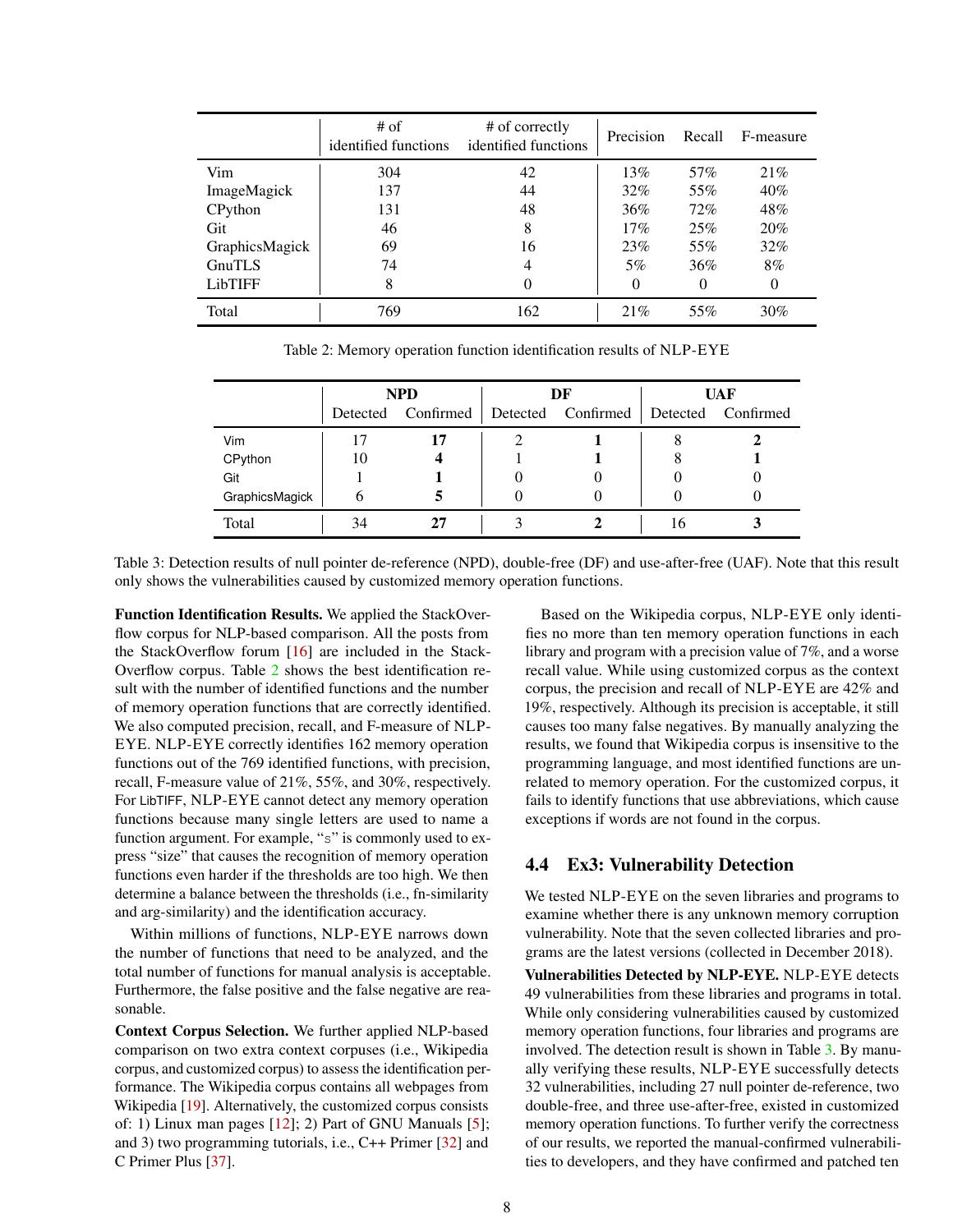<span id="page-8-0"></span>

|                | NLP-EYE | MallocChecker | Cppcheck | Infer  | <b>SVF</b> |
|----------------|---------|---------------|----------|--------|------------|
| Vim            | 3.82    | 2.77          | 18.90    | 51.28  | 50.92      |
| ImageMagick    | 6.16    | 5.00          | 28.00    | 64.25  | 0.25       |
| Cpython        | 8.31    | 7.70          | 1.47     | 23.43  | 0.26       |
| Git            | 3.11    | 2.80          | 0.88     | 13.52  | 2.36       |
| GraphicsMagick | 2.08    | 1.45          | 11.83    | 8.75   | 0.15       |
| GntTLS         | 2.75    | 2.33          | 9.65     | 11.13  | 0.11       |
| <b>LibTIFF</b> | 0.91    | 0.87          | 0.93     | 3.55   | 0.04       |
| Total          | 27.14   | 22.92         | 71.66    | 175.91 | 54.09      |

Table 4: Runtime performance comparison (minutes)

null pointer de-reference and all the double-free, use-after-free vulnerabilities. Each customized memory operation function may cause vulnerabilities, since NLP-EYE failed to identify a part of them, this may lead to a false negative of vulnerability detection result. Besides the successfully detected vulnerabilities, NLP-EYE made false positive as well listed in Table [3.](#page-7-1) However, after we manually inspected the false positive, we found that none of them are caused by the wrong identification result.

There are two reasons that cause the false positive: 1) symbolic execution engine proceeds the expression with indexes in a loop as a static expression. For instance, the engine may report a double free on an array with different index in a loop since the engine regard the array element with different index as the same value; 2) While processing a conditional statement with a complex logic, the symbolic execution engine executes every path without considering the constraints defined in the conditional statements.

Detection Effectiveness Assessment. To assess the detection effectiveness of NLP-EYE, we applied four detection tools, MallocChecker, Cppcheck, Infer and SVF, to the entire dataset for comparison. MallocChecker and Infer claim to detect all three kinds of vulnerabilities. Cppcheck and SVF are designed to detect vulnerabilities of use-after-free and double-free. For the null pointer de-reference vulnerability, MallocChecker and Infer correctly reported 11 and 30 vulnerabilities, respectively. However, they can only report those misuses caused by standard memory allocation functions, while NLP-EYE can detect both standard and customized memory allocation functions. Even worse, none of these tools can detect vulnerabilities of use-after-free and double-free correctly.

We analyzed false positives caused by these tools. Similar to NLP-EYE, the symbolic execution engine of MallocChecker cannot identify the index of an array in a loop. Although Cppcheck can detect use-after-free vulnerabilities, it became inaccurate when lots of variables are declared to operate dynamic memories. Infer checks all returned pointers, which cause many false positives. It even reported a use-after-free vulnerability existed in an integer statement. SVF performed the worst by reporting hundreds of double-free vulnerabilities, which causes lots of errors.

# 4.5 Ex4: Runtime Performance

We evaluated the time cost of each phase (i.e., preprocessing, semantics extraction, and vulnerability detection) of NLP-EYE. Additionally, we tested the runtime of the other detection tools to assess the efficiency of NLP-EYE.

Before vulnerability detection, we collected all the posts on StackOverflow forum with the size of 17GB to create the context corpus, and it costs 56 hours to generate the model file. This step processes only once because we can repeatedly use the context corpus in further analysis.

Table [4](#page-8-0) shows the total runtime cost of NLP-EYE and the other tools while analyzing our dataset. NLP-EYE preprocesses each library and program, and constructs the corresponding adaptive corpus within one seconds. It further spends 36.601s on average to identify memory operation functions in each library and program. NLP-EYE spends 70.917s on ImageMagick, but no more than 6s on LibTIFF, because ImageMagick has 14,636 functions and LibTIFF only includes 1,326 functions.

By comparing with the other tools, the runtime performance of NLP-EYE and MallocChecker are similar, since they use the same symbolic execution engine. SVF sacrifices the detection accuracy to achieve a higher runtime performance. Unfortunately, it is unhelpful for programmers to pinpoint vulnerabilities. Cppcheck and Infer analyze the entire source code to ensure a complete coverage, which costs much time.

# 4.6 Limitations

NLP-EYE successfully detects some memory corruption vulnerabilities other tools cannot detect. The results of function identification and vulnerability detection indicate that NLP-EYE understands the function semantics well with only limited information. However, we still have the following limitations that cause detection failures.

- 1. When a function implementation is complex, the symbolic execution engine in NLP-EYE cannot correctly analyze the data flow and control flow.
- 2. NLP-EYE cannot handle single letters involved in the function prototypes which may causes false positive and false negative.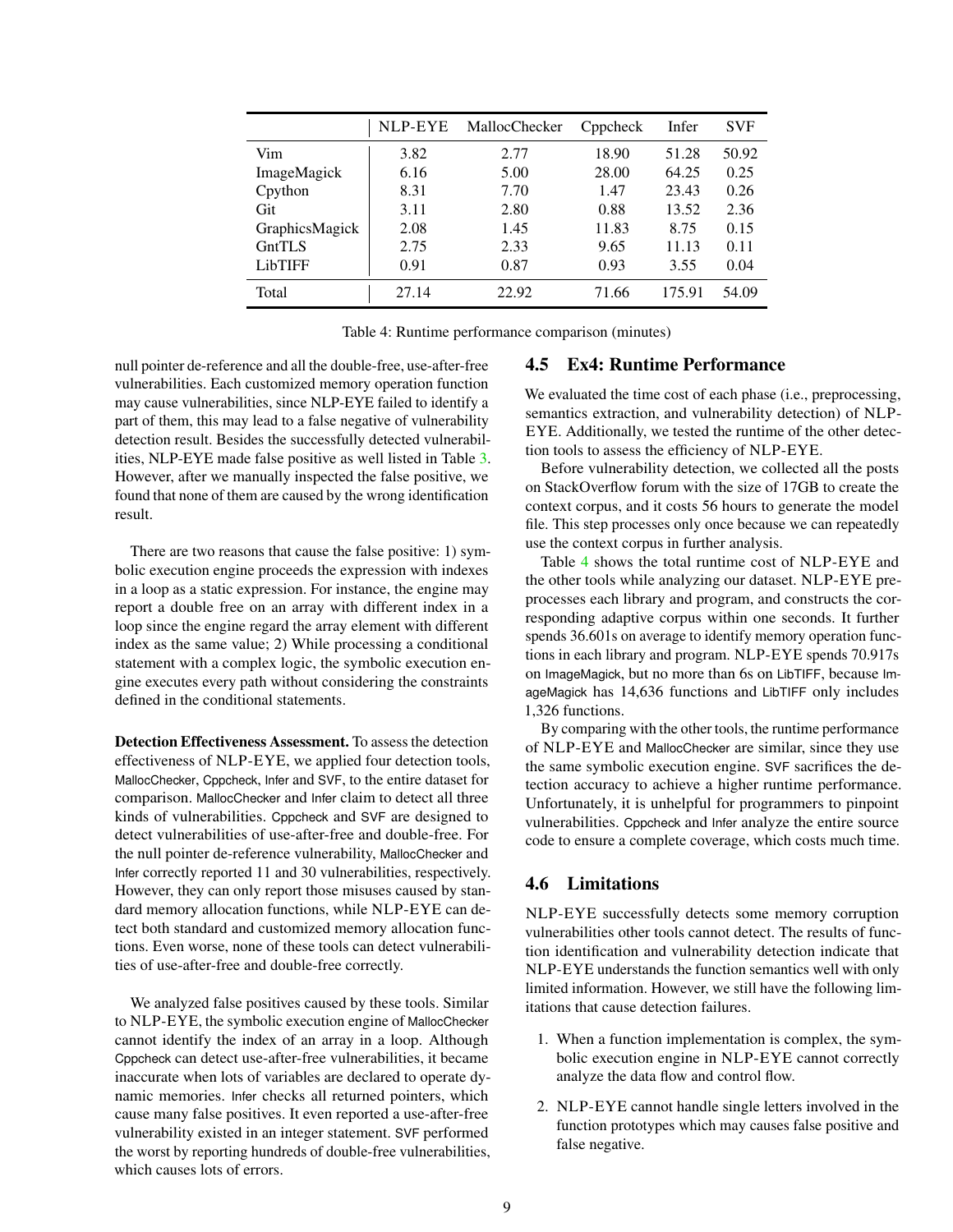```
File1: GraphicsMagick/magick/memory.c
         File2: GraphicsMagick/coders/pdb.c
1
2
3
4
5
6
7
8
    static Image *ReadPDBImage(const ImageInfo
    *image_info,ExceptionInfo *exception){
     ...
     comment=MagickAllocateMemory(char *
,length+1);
         p=comment;
         p[0]='\0';
     ...
    }
1
2
3
4
5
6
  MagickExport void * MagickMalloc(const size_t size){
        if (size == 0) return ((void *) NULL); 
         MEMORY_LIMIT_CHECK(GetCurrentFunction(),size);
         return (MallocFunc)(size);
  }
```
Figure 5: A null pointer de-reference vulnerability in GraphicsMagick

# 4.7 Case Study

We discuss two representative vulnerabilities found in the GraphicsMagick library and the CPython interpreter, respectively.

GraphicsMagick is a library that was derived from the ImageMagick image processing utility in November 2002. GraphicsMagick is securely designed and implemented after be-ing tested by Memcheck and Helgrind<sup>[3](#page-9-1)</sup>. Also, AddressSanitizer (ASAN) [\[41\]](#page-12-2), the most mature redzone-based memory error detector, proves it to be secure against memory errors. Nevertheless, NLP-EYE detects six null pointer de-reference vulnerabilities from its latest version. An example is presented in Figure [5.](#page-9-2) The function MagickAllocateMemory is declared to allocate memories. If the dynamic memory is insufficient and a null pointer is returned by this function (Line 4 of File2), a segmentation fault will be triggered (Line 6 of File2).

To detect this vulnerability, a detector should recognize the customized memory allocation function MagickAllocateMemory, which is a macro definition of the MagickMalloc function. For MagickMalloc, its implementation is defined in File1, and a customized memory allocation function MallocFunc is declared in this function. Besides analyzing the standard memory operation functions, NLP-EYE first identifies the macro definition, MagickAllocateMemory in Line4 of File2, and uses its original function MagicMalloc in File1 to replace it. By proceeding the preprocessing and semantics extraction phases, NLP-EYE labels those functions as memory operation functions, and finally locates function misuses. In comparison, other detection tools (e.g., MallocChecker) cannot distinguish those customized functions (i.e, MallocFunc, MagicMalloc, and MagickAllocateMemory), and thus fail to detect the flaw.

```
File1: CPython/Objects/obmalloc.c
     File2: CPython/Modules/_randommodule.c
1
2
3
4
5
6
7
8
9
10
11
12
13
14
15
16
    static PyObject *
    random_seed(RandomObject *self, PyObject *args){
     ...
         res = _PyLong_AsByteArray((PyLongObject *)n,
                                   (unsigned char *)key, 
                                    keyused * 4,
                                  PY_LITTLE_ENDIAN,
                                   0); /* unsigned */
         if (res == -1) {
             PyMem_Free(key);
             goto Done;
         }
         ...
         Done:
             PyMem_Free(key);
             return result;
1
2
3
}
  void PyMem_Free(void *ptr){
        _PyMem.free(_PyMem.ctx, ptr);
```
Figure 6: A double-free vulnerability in CPython

Another sample code snippet with double-free vulnerability is shown in Figure [6,](#page-9-3) which is detected from CPython interpreter. Apparently, function PyMem\_Free in File1 is a memory de-allocation function. If the variable *res* is -1, the variable *key* will be freed twice (Line 10 and 15 of File2, respectively) . To our surprise, this simple vulnerability was found neither by manual audit nor automated source code analysis. According to the feedback of CPython developers, the corresponding host function has been tested for many times, but the vulnerability still exists. Based on this feedback, we would say that identifying customized memory operation functions is suitable to memory corruption detection. NLP-EYE is very helpful in this scenario.

# <span id="page-9-0"></span>5 Related Work

17 }

There are prior efforts of vulnerability detection, in this section, we introduce these works based on their analysis approaches, i.e., source code-based analysis and binary codebased analysis.

#### 5.1 Source Code-based Analysis

Previous studies detect vulnerabilities by applying program analysis on source code to extract pointer information [\[42\]](#page-12-1) [\[45\]](#page-12-0) and data dependencies [\[34\]](#page-11-28), [\[24\]](#page-11-29), [\[29\]](#page-11-1), [\[28\]](#page-11-30).

To analyze C programming source code, CRED [\[45\]](#page-12-0) detects use-after-free vulnerabilities in C programs. It extracts pointsto information by applying a path-sensitive demand-driven approach. To decrease false alarms, it uses spatio-temporal context reduction technique to construct use-after-free pairs

<span id="page-9-1"></span><sup>&</sup>lt;sup>3</sup>Memcheck is a memory error detector for C and  $C_{++}$  programs. Helgrind is a tool for detecting synchronisation errors in C, C++ and Fortran programs that use the POSIX pthreads threading primitives. They are all based on Valgrind [\[36\]](#page-11-27)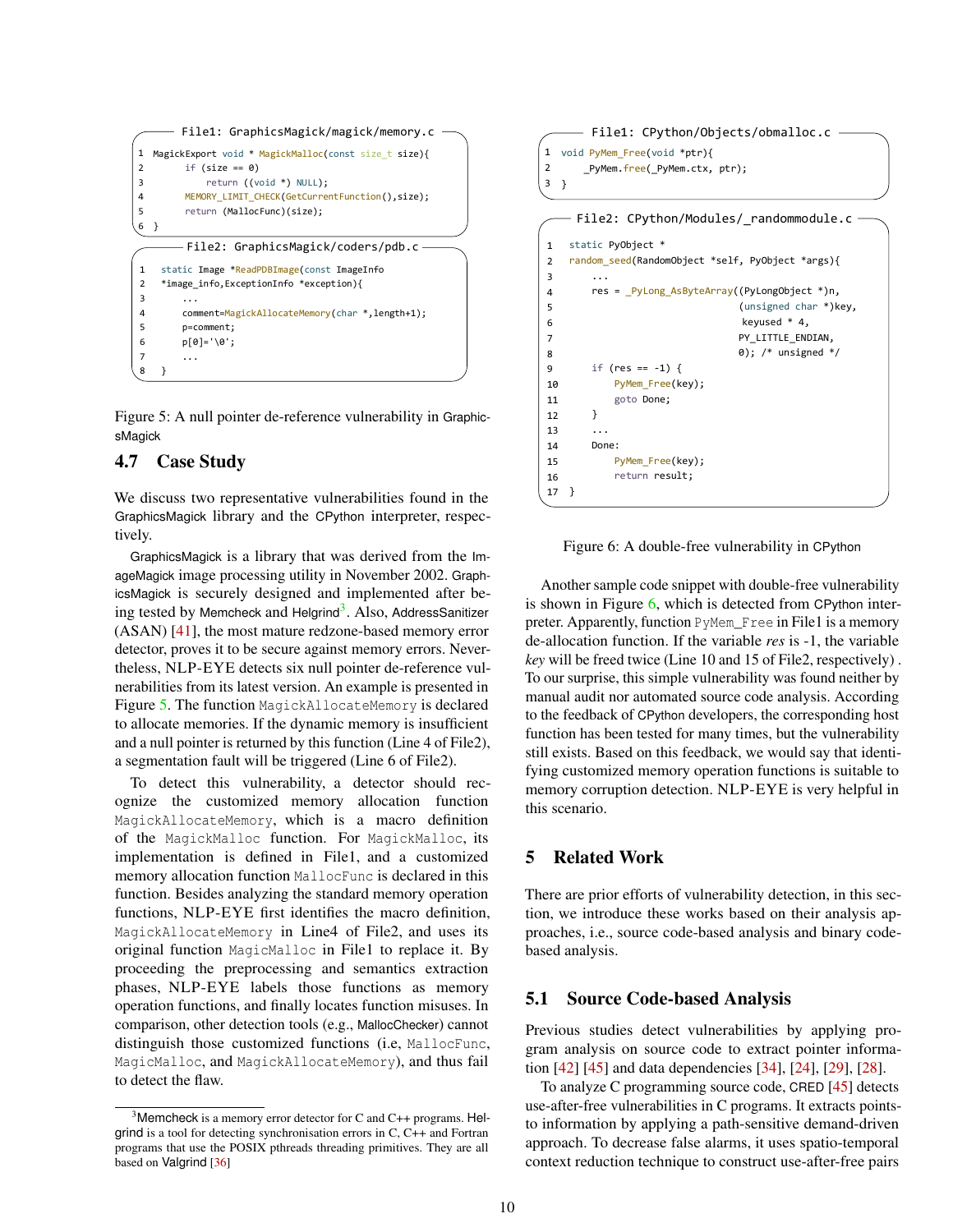precisely. However, the pairing part is time consuming that every path in the source code is required to be analyzed and memorized. Instead of analyzing the entire source code, Pinpoint [\[42\]](#page-12-1) applies sparse value-flow analysis to identify vulnerabilities in C programs, such as use-after-free, double-free. To reduces the cost of data dependency analysis, Pinpoint analyzes local data dependence first and then performs symbolic execution to memorize the non-local data dependency and path conditions.

Similar to the above, some other tools detect vulnerabilities by compare data-flows with some pre-defined rules/violations. CBMC [\[28\]](#page-11-30) is a C bounded model checker, which examines safety of the assertions under a given bound. It translates assertions and loops into a formula. If this formula satisfies any pre-defined violations, then a violated assertion will be identified. Coccinelle [\[29\]](#page-11-1) finds specific bug by comparing the code with a given pattern written in Semantic Patch Language (SmPL).

Source code-based analysis has also been applied to Linux kernel. Due to the large amount of kernel code in Linux, DR. CHECKER [\[34\]](#page-11-28) and K-Miner [\[24\]](#page-11-29) are designed to be more effective and efficiency. DR. CHECKER employs a soundy approach based on program analysis. It is capable of conducting large-scale analysis and detecting numerous classes of bugs in Linux kernel drivers. K-Miner finds vulnerabilities by setting up a virtual kernel environment and processing syscalls separately.

Those proposed tools perform well to detect vulnerabilities implemented under standard programming styles, such as calling standard library APIs, designing standard implementation steps. They cannot proceed those customized functions just like how NLP-EYE does.

Instead of applying program analysis, both VulPecker [\[31\]](#page-11-31) and VUDDY [\[27\]](#page-11-32) detects vulnerabilities based on the code similarity. VulPecker builds a vulnerability database by using diff hunk features collected from each vulnerable code and its corresponding patch code. VUDDY proceeds each vulnerable function as an unit, and then abstracts and normalizes vulnerable functions to ensure that they are able to detect clones with modifications. However, similarity-based techniques require a massive database that can be learnt from.

### 5.2 Binary Code-based Analysis

Instead of analyzing source code, binary code can also be adopted to identify memory corruption vulnerabilities on stacks and allocated memories [\[22\]](#page-11-2), [\[36\]](#page-11-27), [\[41\]](#page-12-2), [\[26\]](#page-11-33), [\[44\]](#page-12-8), [\[25\]](#page-11-34), [\[23\]](#page-11-35).

Memory shadowing helps to track the memory status at runtime. It also causes large memory consumption. Dr.Memory [\[22\]](#page-11-2) conducts memory checking on Windows and Linux. It uses memory shadowing to track the memory status and identifies stack usage within heap memory. Dr.Memory is flexible and lightweight by using an encoding for callstacks to reduce memory consumption. AddressSanitizer [\[41\]](#page-12-2) minimizes the memory consumption by creating a compact shadow memory, which achieves a a 128-to-1 mapping. By implementing a specialized memory allocator and code instrumentation in the compiler, AddressSanitizer analyzes the vulnerabilities on stack, head, global variables. HOTracer [\[26\]](#page-11-33) discovers heap overflow vulnerabilities by examining whether a heap access operation can be controlled by an attacker. HOTracer finds vulnerabilities by giving an accurate definition to buffer overflow and it uses a heuristic method to find memory allocation functions. HOTracer is able to identify memory allocation functions with a higher accuracy, and several unknown overflow vulnerabilities are detected.

Unfortunately, detecting memory corruptions through binary code-based analysis requires proper inputs, that can precisely trigger the corresponding memory operation. It might cause some false negatives because of the incomplete code coverage.

### <span id="page-10-0"></span>6 Conclusion

We propose an NLP-based automated approach to detect memory corruption vulnerabilities. A detection tool, NLP-EYE, is developed to identify vulnerabilities of null pointer dereference, use-after-free, double free. The novelty of our approach is that we retrieve the function semantics accurately based on a little function information, i.e., function prototypes and comments, instead of using the entire function implementations. With the help of NLP-based and type-based analyses, NLP-EYE identifies memory operation functions accurately. Our approach is also adaptable since NLP-EYE generates an adaptive corpus for different dataset by extracting their comments from source code and various programming styles.

In this work, we only focused on memory corruption vulnerabilities. We plan to extend NLP-EYE in future with additional reference functions to identify the other vulnerabilities. We also open source NLP-EYE to help analysts and developers to improve software security.

### 7 Acknowledgments

The authors would like to thank the anonymous reviewers for their feedback and our shepherd, Dongpeng Xu, for his valuable comments to help improving this paper.

This work was partially supported by the General Program of National Natural Science Foundation of China (Grant No.61872237), the Key Program of National Natural Science Foundation of China (Grant No.U1636217), the National Key Research and Development Program of China (Grant No.2016YFB0801200, and the Major Project of Ministry of Industry and Information Technology of China ([2018] No.282).

We especially thank Huawei Technologies, Inc. for the research grant that supported this work, Ant Financial Services Group for the support of this research within the *SJTU-AntFinancial joint Institute of FinTech Security*, and Nanjing Turing Artificial Intelligence Institute with the internship program.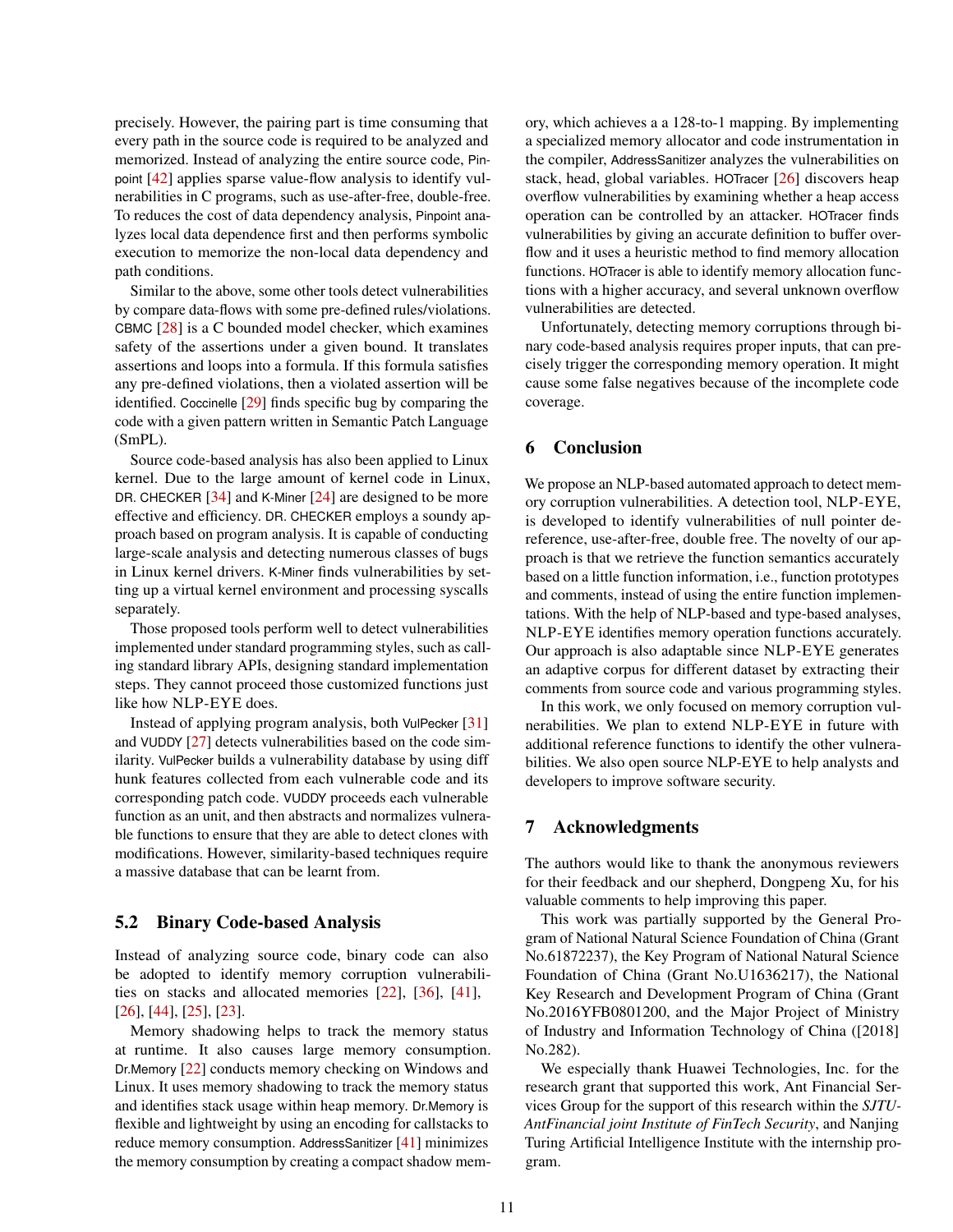# References

- <span id="page-11-3"></span>[1] Clang Static Analyzer. http://clang-analyzer.llvm.org.
- <span id="page-11-4"></span>[2] Cppcheck. http://cppcheck.sourceforge.net.
- <span id="page-11-12"></span>[3] CPython. https://www.python.org.
- <span id="page-11-13"></span>[4] Git. https://git-scm.com.
- <span id="page-11-25"></span>[5] GNU Manuals Online. https://www.gnu.org/manual/manual.en.html .
- <span id="page-11-15"></span>[6] GnuTLS. https://www.gnutls.org.
- <span id="page-11-6"></span>[7] Google Web Trillion Word Corpus. http://googleresearch.blogspot.com/2006/08/allour-n-gram-are-belong-to-you.html.
- <span id="page-11-14"></span>[8] GraphicsMagick. http://www.graphicsmagick.org.
- <span id="page-11-11"></span>[9] ImageMagick. https://www.imagemagick.org.
- <span id="page-11-21"></span>[10] Infer. https://fbinfer.com.
- <span id="page-11-16"></span>[11] LibTIFF. http://www.libtiff.org.
- <span id="page-11-24"></span>[12] Linux man pages online. http://man7.org/linux/manpages/index.html.
- <span id="page-11-20"></span>[13] MallocChecker. https://clang-analyzer.llvm.org/.
- <span id="page-11-0"></span>[14] Microsoft: 70 percent of all security bugs are memory safety issues. https://www.zdnet.com/article/microsoft-70-percent-of-all-security-bugs-are-memory-safetyissues/.
- <span id="page-11-18"></span>[15] Python Wordsegment. https://pypi.org/project/wordsegment/.
- <span id="page-11-22"></span>[16] Stackoverflow. https://stackoverflow.com.
- <span id="page-11-10"></span>[17] Vim. https://www.vim.org.
- <span id="page-11-5"></span>[18] VisualCodeGrepper. https://github.com/nccgroup/VCG.
- <span id="page-11-23"></span>[19] Wikipedia. https://www.wikipedia.org.
- <span id="page-11-8"></span>[20] Windows 8 APIs References. https://docs.microsoft.com/enus/windows/desktop/apiindex/windows-8-api-sets.
- <span id="page-11-7"></span>[21] Windows Driver API references. https://docs.microsoft.com/en-us/windowshardware/drivers/ddi/content/.
- <span id="page-11-2"></span>[22] Bruening, Derek and Zhao, Qin. Practical Memory Checking with Dr. Memory. In *Proceedings of the 9th Annual IEEE/ACM International Symposium on Code Generation and Optimization (CGO)*, 2011.
- <span id="page-11-35"></span>[23] Dinakar Dhurjati and Vikram Adve. Efficiently Detecting All Dangling Pointer Uses in Production Servers. In *Proceedings of International Conference on Dependable Systems and Networks (DSN)*, 2006.
- <span id="page-11-29"></span>[24] David Gens, Simon Schmitt, Lucas Davi, and Ahmad-Reza Sadeghi. K-miner: Uncovering Memory Corruption in Linux. In *Proceedings of 2018 Network and Distributed System Security Symposium (NDSS)*, 2018.
- <span id="page-11-34"></span>[25] Niranjan Hasabnis, Ashish Misra, and R Sekar. Lightweight Bounds Checking. In *Proceedings of the Tenth International Symposium on Code Generation and Optimization (CGO)*, 2012.
- <span id="page-11-33"></span>[26] Xiangkun Jia, Chao Zhang, Purui Su, Yi Yang, Huafeng Huang, and Dengguo Feng. Towards Efficient Heap Overflow Discovery. In *Proceedings of 26th USENIX Security Symposium USENIX Security (USENIX Security)*, 2017.
- <span id="page-11-32"></span>[27] Seulbae Kim, Seunghoon Woo, Heejo Lee, and Hakjoo Oh. VUDDY: A Scalable Approach for Vulnerable Code Clone Discovery. In *Proceedings of 2017 IEEE Symposium on Security and Privacy (SP)*, 2017.
- <span id="page-11-30"></span>[28] Daniel Kroening and Michael Tautschnig. CBMC–C Bounded Model Checker. In *Proceedings of International Conference on Tools and Algorithms for the Construction and Analysis of Systems (TACAS)*, 2014.
- <span id="page-11-1"></span>[29] Julia Lawall, Ben Laurie, Ren'e Rydhof Hansen, Nicolas Palix, and Gilles Muller. Finding Error Handling Bugs in Openssl Using Coccinelle. In *Proceedings of 2010 European Dependable Computing Conference (EDCC)*, 2010.
- <span id="page-11-19"></span>[30] Yujian Li and Bo Liu. A Normalized Levenshtein Distance Metric. *IEEE transactions on pattern analysis and machine intelligence (TPAMI)*, 2007.
- <span id="page-11-31"></span>[31] Zhen Li, Deqing Zou, Shouhuai Xu, Hai Jin, Hanchao Qi, and Jie Hu. VulPecker: an Automated Vulnerability Detection System Based on Code Similarity Analysis. In *Proceedings of the 32nd Annual Conference on Computer Security Applications (ACSAC)*, 2016.
- <span id="page-11-26"></span>[32] Stanley B. Lippman. *C++ Primer*. 2012.
- <span id="page-11-17"></span>[33] Edward Loper and Steven Bird. NLTK: the Natural Language Toolkit. *arXiv preprint cs/0205028*, 2002.
- <span id="page-11-28"></span>[34] Aravind Machiry, Chad Spensky, Jake Corina, Nick Stephens, Christopher Kruegel, and Giovanni Vigna. DR.CHECKER: A Soundy Analysis for Linux Kernel Drivers. In *Proceedings of 26th USENIX Security Symposium USENIX Security (USENIX Security)*, 2017.
- <span id="page-11-9"></span>[35] Tomas Mikolov, Kai Chen, Greg Corrado, and Jeffrey Dean. Efficient Estimation of word representations in Vector Space. *arXiv preprint arXiv:1301.3781*, 2013.
- <span id="page-11-27"></span>[36] Nicholas Nethercote and Julian Seward. Valgrind: a Framework for Heavyweight Dynamic binary instrumentation. In *Proceedings of ACM Sigplan notices*, 2007.